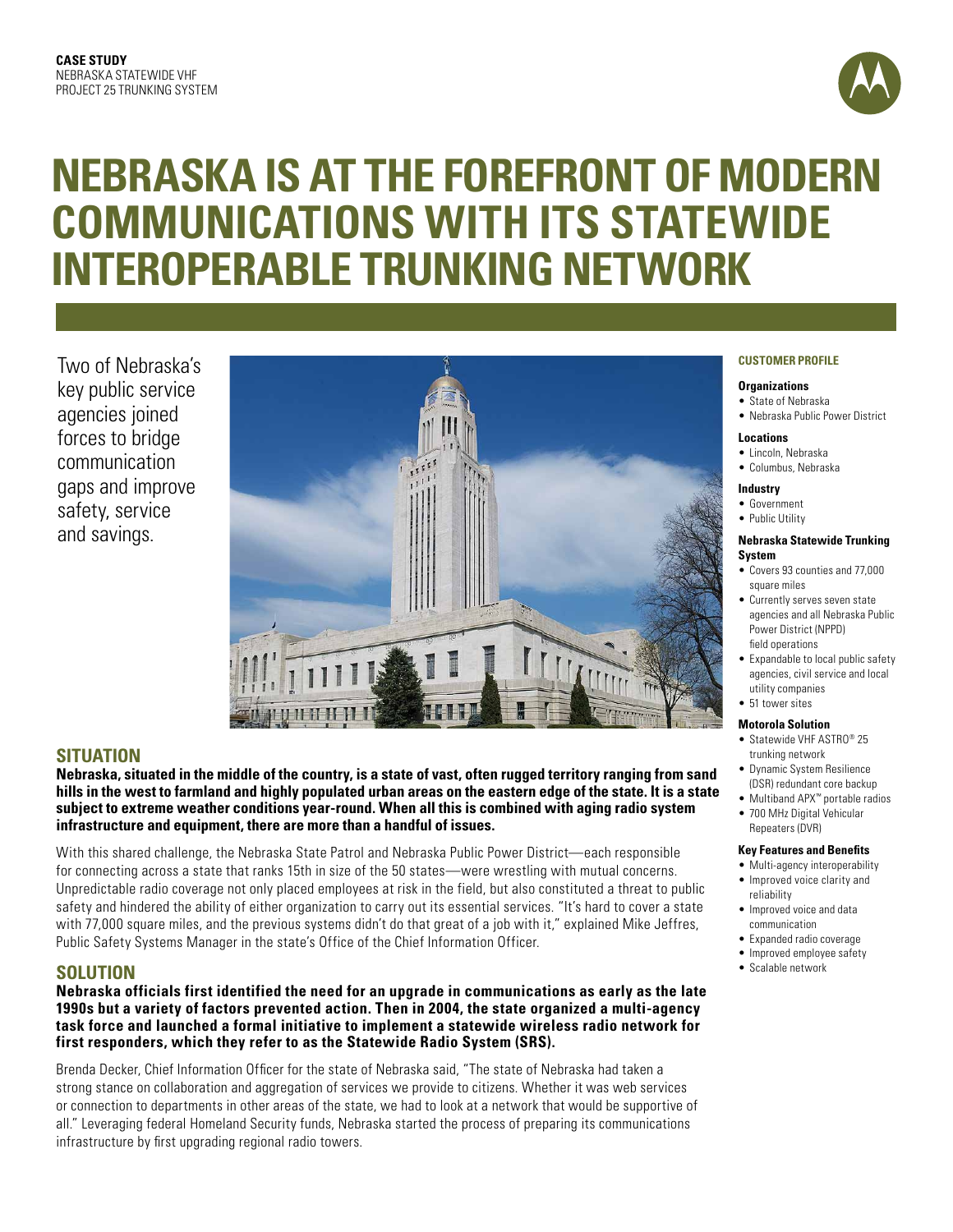

As the state's official dispatching resource for public safety agencies, it was clear that the Nebraska State Patrol would be the pillar of an effective network for emergency services. On a roughly parallel path, Nebraska Public Power District—a political subdivision that is the state's principal wholesaler of electricity—was pricing its own communication system upgrade and came up with a much more costly \$20 million estimate.

With the Office of the CIO leading the effort, the Nebraska State Patrol (NSP) and Nebraska Public Power District (NPPD) were brought together as primary partners for a statewide network. "When we made the decision to proceed, instead of bringing in only the technical people, we brought in all agencies that would be affected, including local government," stated Decker."A committee of people from varying agencies worked together to create the proposal and evaluation criteria as well as sitting in the oral presentations and evaluations. The investment in time resulted in support from the users and the public. The committee picked the technology that fit their needs." After this committee established a performance punch list for a new solution—including a goal of 95 percent coverage—the vetting process led to the selection of a Motorola VHF ASTRO® 25 statewide trunking system, which was activated across the state in January 2011.

## **Result**

**With the new system in place, the state of Nebraska is realizing compatibility, clarity and cost savings. "By moving to the Motorola-based digital radio system, first off, we're making leapsand-bounds advances in technology," said State Patrol Lt. Col. Thomas Schwarten, who represented the NSP on the state task force. And it's paying immediate dividends.** 

The statewide infrastructure network was funded through a partnership between the state of Nebraska and the Nebraska Public Power District, each funding half the cost of the infrastructure network. By pooling funding, the state and NPPD have saved approximately \$20 million. The system has the potential to render economic benefits for years to come as Nebraska gradually expands the Statewide Radio System to local public safety and utility companies.

In performance terms, the new Motorola solution has eliminated many radio dead spots. Network interoperability is opening up channels of cooperation across agencies that were never before possible for regular operations, special events, as well as life-threatening emergency situations. With channels of cooperation open, various agencies can work together for a variety of reasons and not just emergencies. "Now we have the ability to communicate to public safety directly at the local level, which is efficiency we did not have before," said Matt Schnell, the NPPD Telecommunications Supervisor.

With the clarity of Motorola's APX and XTL™/XTS<sup>®</sup> radios, both State Troopers and NPPD line workers have gained new safety efficiencies from mobile communications because they now have key features they didn't have before such as push-to-talk user identification, emergency notification and expanded coverage. Under its previous system, NPPD line workers often decided to shut off radios that were subject to "skip" and background noise, resorting to cell phones. Describing the reaction of his field workers to the new system, Schnell said, "The first thing they'll tell you is, 'Wow! I can't believe how clear the voice is when I'm talking and listening.'"

## **PARTNER AGENCIES**

**In addition to the Nebraska Office of the CIO, Nebraska State Patrol and Nebraska Public Power District, other agencies enlisted as current or future partners in Nebraska's statewide trunking network include:**

- Nebraska State Fire Marshal
- Nebraska Game and Parks Commission
- Nebraska Emergency Management Agency
- Nebraska Department of Agriculture
- Nebraska Department of Motor Vehicles
- • Nebraska Department of Roads
- Nebraska Department of Correctional Services
- • Nebraska Department of Health and Human Services

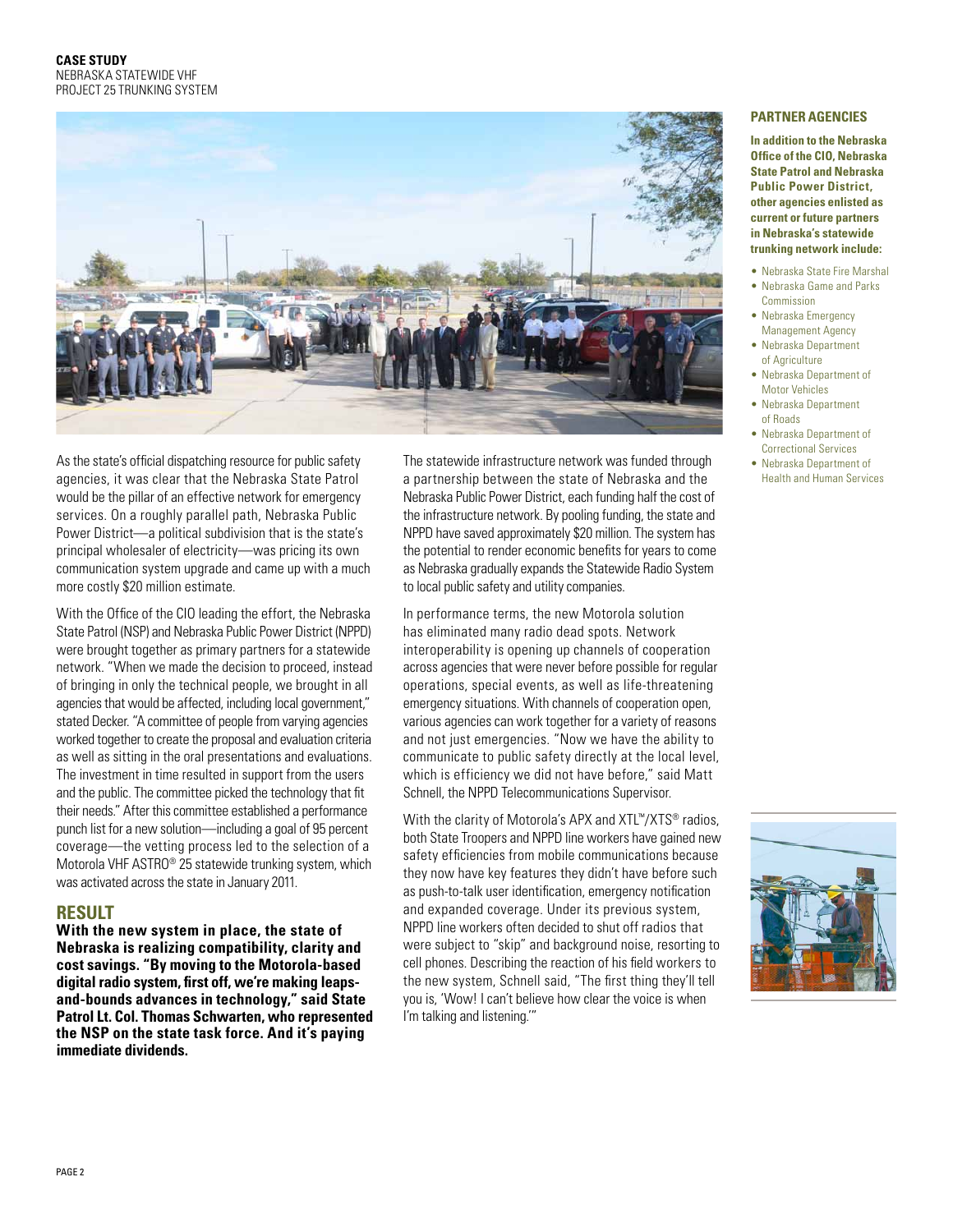

## **Interoperability sheds old shackles—and new light on service**

Previously, both the NSP and NPPD were each reliant upon a loosely stitched network of towers that could sidetrack radio service. For instance, as NPPD users traveled from one service area to another, they required the tower call sign of the new service area to continue radio communications. Similarly, State Troopers needed to check in as they traveled across the state so dispatchers in one troop area could "hand them off" to another dispatcher in another troop area. Trunking, with the ability to program in talk groups, has now made it easy for teams to stay in touch and coordinate communications regardless of where the user is located within the state.

Over his long career with the Nebraska State Patrol, Lt. Col. Schwarten has felt the frustration of seeing an officer from another public safety agency—local police, county sheriff, or ambulance—"flying by" on an emergencycall, but not being able to connect directly to offer assistance. Now using the new statewide trunking system, Schwarten and his fellow troopers can switch over to a mutual aid frequency or check in with a dispatcher who can steer them to an appropriate talk group to help other public safety agencies in need. "This is key to public safety," Schwarten said.

Interoperability is also enhancing the ability of NPPD to respond to power outages and meet the expectations of a public that's increasingly intolerant of downtime. With the ability to communicate directly with other agencies, NPPD can now work more efficiently and safely in cases where a downed power line requires police to close a road, or if a local power district requires support. "We understand how crucial it is for the State Patrol to have really good communications and the fact that they understand what part we play has been a big benefit," said NPPD's Schnell.

# **All systems go**

Just one month after activating the Statewide ASTRO 25 VHF trunking system, Nebraska put the network's Dynamic System Resilience (DSR) to the test. Because the state was upgrading the uninterrupted power supply (UPS) technology in its Lincoln data center, the system administration team didn't want to risk an outage to take down the master site in Lincoln. So, using the DSR feature, the state and NPPD rolled service over to the other master site 140 miles away in Kearney. "It went off without a hiccup," said Mike Jeffres. "When the UPS upgrade was over, we just rolled it right back over here."

# **Cooperation becomes a foundation for expansion—and savings**

Considering the depleted condition of government budgets, it's imperative to spread the shallow pool of public funding as far as possible. Nebraska has created a model for optimal value, which includes leveraging Motorola's existing service network throughout the state. These resources are available to the state for supporting its network investment over the system's life cycle.

"The Governor and the Legislature gave a one-time authority to spend dollars to put in the infrastructure and they also gave the instruction to find a way to sustain it," said Brenda Decker. "We don't create something we can't sustain, so we put together a methodology for the agencies to budget over the years. We look to the departments for a sustainability plan."

In addition to the initial savings that come from aligning the NSP and NPPD, the state has already enlisted seven other statewide agencies as partners in the network. But it's just the start of leveraging the investment in a state-of-the-art system.

The network has been constructed to allow integration of local government agencies and local public power utilities across the state to join on an elective basis. And as each local agency joins the network, infrastructure assets—such astowers—can be added to reinforce the reach of radio communications.

"We've set the stage for accommodating public safety and public power districts across the state," Jeffres said. "We've set up the structure very functionally so it's adaptable as we learn and evolve with how we use the system." Progress has already been made toward adding a local county and a local utilitycompany on the system.

Decker believes the support from Governor Dave Heineman has been key to their success and to utilizing Homeland Security funds. "Other states have wondered how, in this economy, our project was funded and how to sustain it," she said. "It's not just about the technology—it's also about the partnership."

**"The basic benefit is that people can communicate more clearly over a larger area and with more people than they ever could before."** 

Mike Jeffres, Public Safety Systems Manager, Nebraska Office of the Chief Information Officer